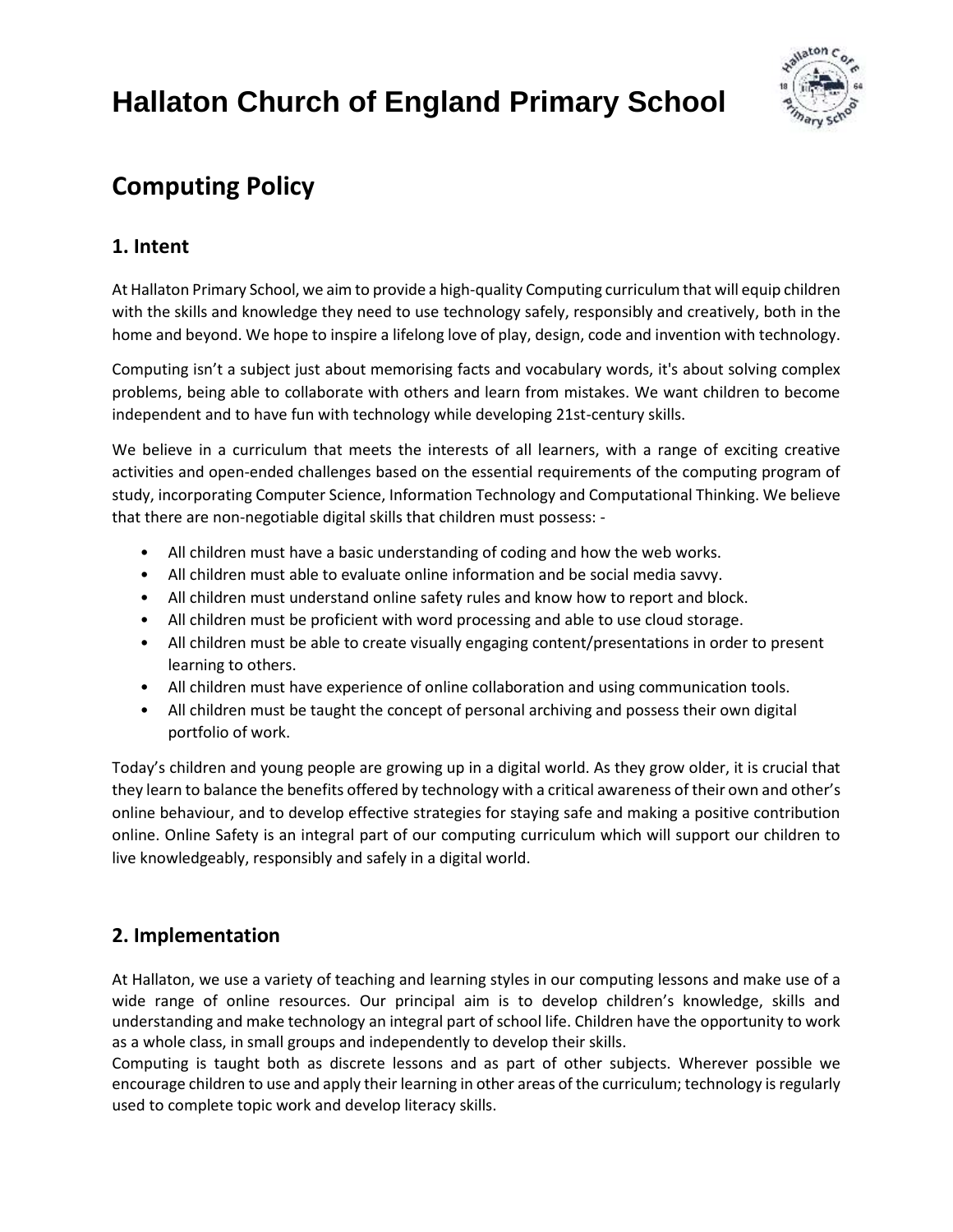

We have in place:

- Computing Curriculum Map and Progressions of skills. This outlines knowledge and skills that all children must master.
- Online Safety policy and expectations. This forms part of daily school life and is reinforced whenever technology is used.
- Safer Internet Day takes place in February to promote the safe and positive use of technology for children and the community.
- KS2 classes use Hour of Code resources in the Autumn term to develop programming skills.
- Google Classroom accounts for all staff and pupils to help teach, monitor progress and keep a record of children's work. Children also have individual folders stored on the server so they can practise saving files locally as well as in the cloud.

### **Lesson Content:**

In line with the 2014 National Curriculum for Computing, lessons are to include:

#### **KS1**

- understand what algorithms are, how they are implemented as programs on digital devices, and that programs execute by following precise and unambiguous instructions
- create and debug simple programs
- use logical reasoning to predict the behaviour of simple programs
- use technology purposefully to create, organise, store, manipulate and retrieve digital content
- recognise common uses of information technology beyond school
- use technology safely and respectfully, keeping personal information private; identify where to go for help and support when they have concerns about content or contact on the internet or other online technologies

#### **KS2**

- design, write and debug programs that accomplish specific goals, including controlling or simulating physical systems; solve problems by decomposing them into smaller parts
- use sequence, selection, and repetition in programs; work with variables and various forms of input and output
- use logical reasoning to explain how some simple algorithms work and to detect and correct errors in algorithms and programs
- understand computer networks, including the internet; how they can provide multiple services, such as the World Wide Web, and the opportunities they offer for communication and collaboration
- use search technologies effectively, appreciate how results are selected and ranked, and be discerning in evaluating digital content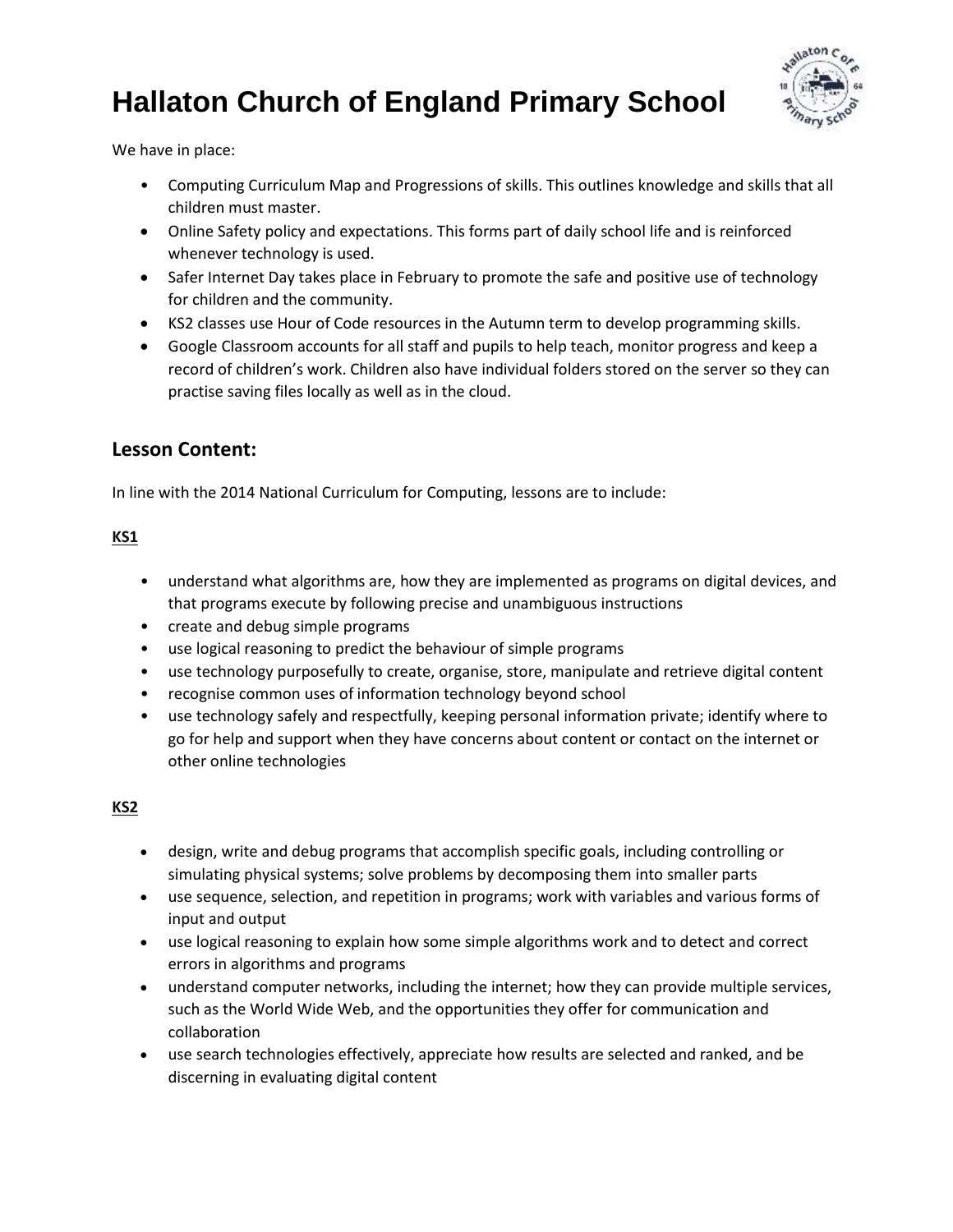

- select, use and combine a variety of software (including internet services) on a range of digital devices to design and create a range of programs, systems and content that accomplish given goals, including collecting, analysing, evaluating and presenting data and information
- use technology safely, respectfully and responsibly; recognise acceptable/unacceptable behaviour; identify a range of ways to report concerns about content and contact

## **3. Impact**

Our Computing Curriculum has been structured to demonstrate a progression of skills and ensures that children can build on their understanding, as each new concept and skill is taught with opportunities for children to revisit skills and knowledge as they progress through school.

Teachers assess children's knowledge, understanding and skills in Computing by:

- making observations
- through conversations with the children during lessons, which includes discussion of their thoughts, ideas, processing and evaluations of work.
- the children's computing folders and Google Classroom accounts
- the quality of the digital content they create

Built into the activities are several points were the teacher has the opportunity to assess and take stock of the children's progress, then provide feedback.

It is the teacher's responsibility to plan, carry out and monitor the delivery of the Computing scheme of work. A work scrutiny is carried out annually and links made to computing skills and their progression. The Computing Subject Leader is responsible for supporting members of staff in all aspects of Computing, updating the resources and monitoring and evaluating the planning and assessment to ensure continuity and progression. The Head teacher and Governors play a vital role in encouraging good practice and ensuring the policy is adhered to.

Monitoring of the standards of children's work and the quality of teaching in Computing is the responsibility of subject leader, supported by the Head teacher. The work of the subject leader also involves supporting colleagues in their teaching, being informed about current developments in the subject, and providing a strategic lead and direction for Computing in the school.

### **Resources and Access**

The school has a range of resources to support the delivery of the Computing curriculum, the Early Years Framework and learning across all areas of the National curriculum. These include, but are not limited to:

- Google Classroom
- 10 Chromebooks
- 12 lynx tablets with clip on keyboard
- 5 iPads
- 10 kindles
- Scratch accounts